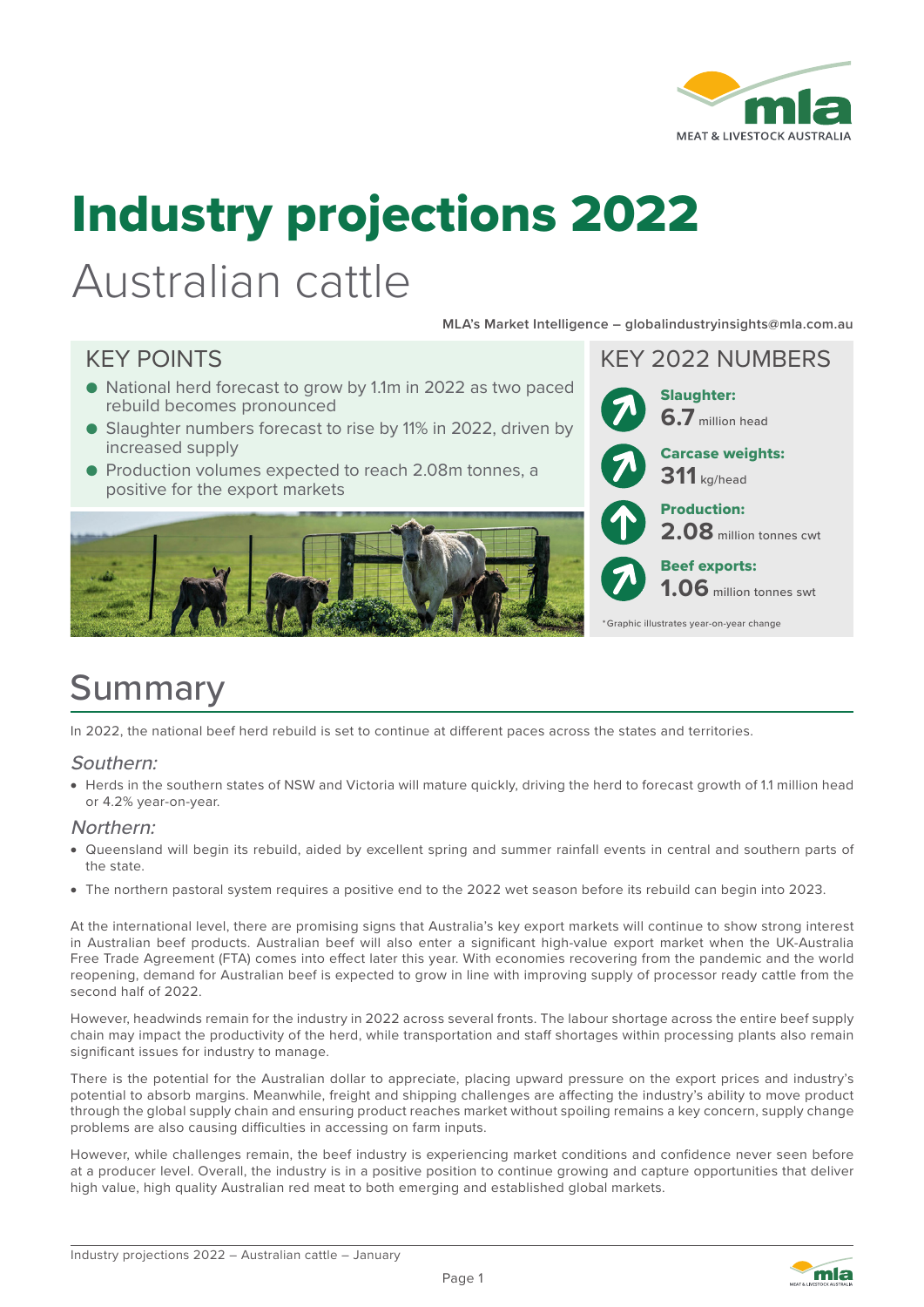#### Table 1: Situation and outlook for the Australian cattle industry

|                                                |                                                      | 2016    | 2017   | 2018   | 2019    | 2020    | $2021^e$ | % change<br>$2021e$ on 2020 | 2022'  | 2023'  | 2024'  | % change<br>$2024'$ on 2021 |
|------------------------------------------------|------------------------------------------------------|---------|--------|--------|---------|---------|----------|-----------------------------|--------|--------|--------|-----------------------------|
| Cattle numbers ('000 head)*                    |                                                      |         |        |        |         |         |          |                             |        |        |        |                             |
| As at 30 June                                  |                                                      | 26.845  | 27.965 | 28.052 | 26.187  | 24.621  | 26.111   | 6%                          | 27.209 | 27.934 | 28.258 | 8%                          |
|                                                | Percentage change                                    | $-2.0%$ | 4.2%   | 0.3%   | $-6.6%$ | $-6.0%$ | 6.1%     |                             | 4.2%   | 2.7%   | 1.2%   |                             |
| Slaughterings ('000 head)                      |                                                      |         |        |        |         |         |          |                             |        |        |        |                             |
| cattle                                         |                                                      | 7.288   | 7,158  | 7,873  | 8.482   | 7.145   | 6.000    | $-16%$                      | 6.700  | 7,270  | 7.850  | 31%                         |
| calves                                         |                                                      | 542     | 413    | 468    | 565     | 414     | 375      | $-9%$                       | 422    | 440    | 445    | 19%                         |
| total                                          |                                                      | 7,830   | 7.571  | 8,341  | 9,047   | 7.559   | 6.375    | $-16%$                      | 7.122  | 7.710  | 8,295  | 30%                         |
|                                                | Avg carcase weight (kg)                              |         |        |        |         |         |          |                             |        |        |        |                             |
| cattle                                         |                                                      | 288.2   | 297.6  | 290.8  | 283.4   | 294.3   | 308.8    | 5%                          | 311    | 310.2  | 311.9  | 1%                          |
| calves                                         |                                                      | 44.7    | 45.7   | 41.3   | 49.3    | 48.5    | 50.9     | 5%                          | 49.5   | 51.0   | 51.3   | 1%                          |
| <b>Production ('000 tonnes carcase weight)</b> |                                                      |         |        |        |         |         |          |                             |        |        |        |                             |
| beef                                           |                                                      | 2.100   | 2.130  | 2.289  | 2.404   | 2.103   | 1.848    | $-12%$                      | 2.084  | 2.255  | 2.448  | 32%                         |
| veal                                           |                                                      | 24      | 19     | 19     | 28      | 20      | 19       | $-5%$                       | 21     | 22     | 23     | 20%                         |
|                                                | total beef and yeal                                  | 2,124   | 2.149  | 2,308  | 2,432   | 2,123   | 1.867    | $-12%$                      | 2,105  | 2,278  | 2,471  | 32%                         |
|                                                | Cattle exports ('000 head)                           |         |        |        |         |         |          |                             |        |        |        |                             |
|                                                |                                                      | 1.142   | 867    | 1.126  | 1.304   | 1.010   | 771      | $-24%$                      | 750    | 830    | 880    | 14%                         |
|                                                | Beef exports** ('000 tonnes)                         |         |        |        |         |         |          |                             |        |        |        |                             |
| total                                          | shipped weight                                       | 1,018   | 1,015  | 1,126  | 1,229   | 1,039   | 918      | $-12%$                      | 1.060  | 1.140  | 1,243  | 35%                         |
|                                                | carcase weight                                       | 1.497   | 1.492  | 1.655  | 1.807   | 1.528   | 1.350    | $-12%$                      | 1.558  | 1.676  | 1.827  | 35%                         |
|                                                | Domestic utilisation ('000 tonnes carcase weight)*** |         |        |        |         |         |          |                             |        |        |        |                             |
| total carcase weight                           |                                                      | 614     | 643    | 639    | 616     | 586     | 585      | 0%                          | 580    | 590    | 622    | 6%                          |
| kg/head***                                     |                                                      | 25.2    | 26.0   | 25.6   | 24.3    | 22.8    | 22.7     | 0%                          | 22.3   | 22.3   | 22.3   | $-2%$                       |

Source: ABS, DAWR, MLA forecasts  $f = 6$  forecasts f  $= 6$  forecasts f  $= 6$  forecasts f  $= 6$  forecasts f  $= 6$  forecasts f  $= 6$  forecasts f  $= 6$  forecasts f  $= 6$  forecasts f  $= 6$  forecasts f  $= 6$  forecasts f  $= 6$  f

\* From 2017 is an MLA estimate based on ABS Data - Figures as of 30th June. Please note, the flock estimates are based off the new EVAO cut off used by

the ABS.Previously this was \$5,000 EVAO, but was changed upwards to \$40,000 EVAO. For more information, please visit www.abs.gov.au

\*\* excl. canned/misc, shipped weight

\*\*\* Domestic meat consumption is measured by removing the portion of exports (DAWR data) from total production (ABS data) and assuming the difference is consumed (or at least disappears) domestically. Imports are also added to domestic consumption when present. Per capita consumption is calculated by dividing domestic consumption by ABS population data. Please note that domestic per capita consumption is entirely a supply statistic and does not take account of waste or non-food uses of livestock meat products.

## Assumptions

### Weather

The Bureau of Meteorology's (BOM) three-month outlook is forecasting above-average rainfall for key cattle regions throughout NSW and Queensland.

Meanwhile, the Gulf of Carpentaria and the Barkly Tablelands are expecting average rainfall, dampening the potential for a strong finish to the wet season for the northern pastoral calf-producing regions. Average rainfall is forecast for other parts of NSW, Victoria and SA . However, these regions experienced favorable conditions in 2020 and 2021 providing sufficient pastures. In the west, the Great Southern region is the only area of the state expecting above-average conditions, while again the key northern production areas of the Kimberley and the Pilbara are expecting average conditions.

In good news, large parts of Queensland are forecast for a favourable three months through to April. This is set to further support the maturation of the state's rebuild, given the pace of the rebuild has been slower than the southern states due to less favourable conditions over the past two years.

Above-average maximum temperatures for Queensland will promote pasture growth, although for some regions these high temperatures may diminish pasture quality, impacting growth rates and performance potential for breeding females.

Figure 1: Australian rainfall outlook – Feb to April 2022







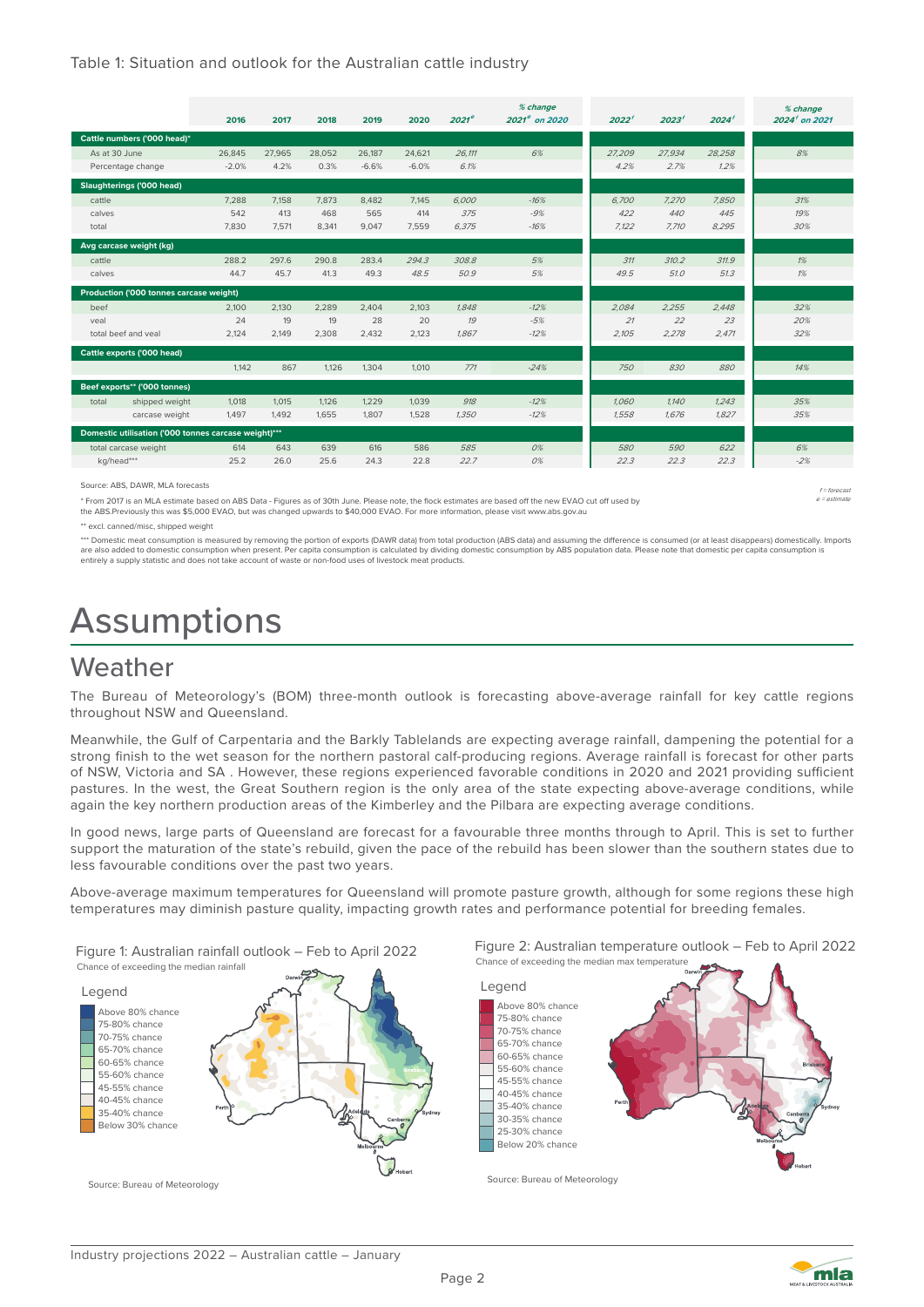Going forward, it is statistically unlikely that Australia will experience three consecutive La Niñas. While this did occur in the late 1970s and 1990s, it's not very common. Therefore, 2023 and 2024 are likely to bring drier summers and a return to more normal rainfall patterns.

Fortunately, if the 2022 season was to turn, there's an abundance of grain following two record harvests and most groundwater stores are full, so producers are unlikely to have to turn off cattle with the urgency and in the quantity they did during the 2019 drought.

### Feedlots

The feedlot sector provided continuity of supply in 2021. For the first time ever, 50% of Australian beef was grainfed. Furthermore, 50% of domestically consumed beef was from lot fed cattle, as domestic consumers develop a taste for grainfed product. This trend was driven by both supply and demand, with lot fed cattle comprising a large proportion of cattle being slaughtered and domestic consumers having more discretionary funds to purchase premium grainfed products.

The high cost of purchasing cattle was offset by the abundance and relative price of grain. The cost of cattle also contributed to a structural trend which saw cattle feed for longer periods and to heavier weights. In 2021, Waygu cattle made up around 15% of all grainfed cattle slaughtered.

Going into 2022, the feedlot sector will continue to be a prominent component of the Australian beef industry. This has been demonstrated with feedlot capacity remaining at record levels of 1.4 million head.

There will be more grassfed cattle turned off in 2022 as the herd rebuild matures and pastures become abundant. This will see the proportion of grainfed beef produced fall, however there won't be a significant fall in the absolute number of grainfed turn-off.















## Supply

### 2022 national herd rebuild landscape

In 2022, the national herd rebuild will continue at two different paces. The southern system will enter its third year of favourable seasonal conditions.

Large numbers of high quality young breeding females and heifers will be joined to deliver a large cohort of calves for the 2022 spring. Females will be well nourished from abundant and good quality pastures promoting favourable growing conditions, which will provide a positive reproductive foundation for strong branding rates.

Meanwhile, in the northern production system, average to below average rainfall in some key calf-producing regions such as the Barkly and the Gulf of Carpentaria over the last two years has not been sufficient to break the ongoing drought. The northern system's rebuild is currently reliant upon successive favourable wet seasons occurring in 2022 and 2023 to deliver the core breeding herd an opportunity to increase joining percentages and branding rates.

These current seasonal conditions are driving the two-paced nature of the rebuild. For the national herd's overall rebuild and herd numbers returning to the 10-year average, the northern production systems are critical to seeing this occur.

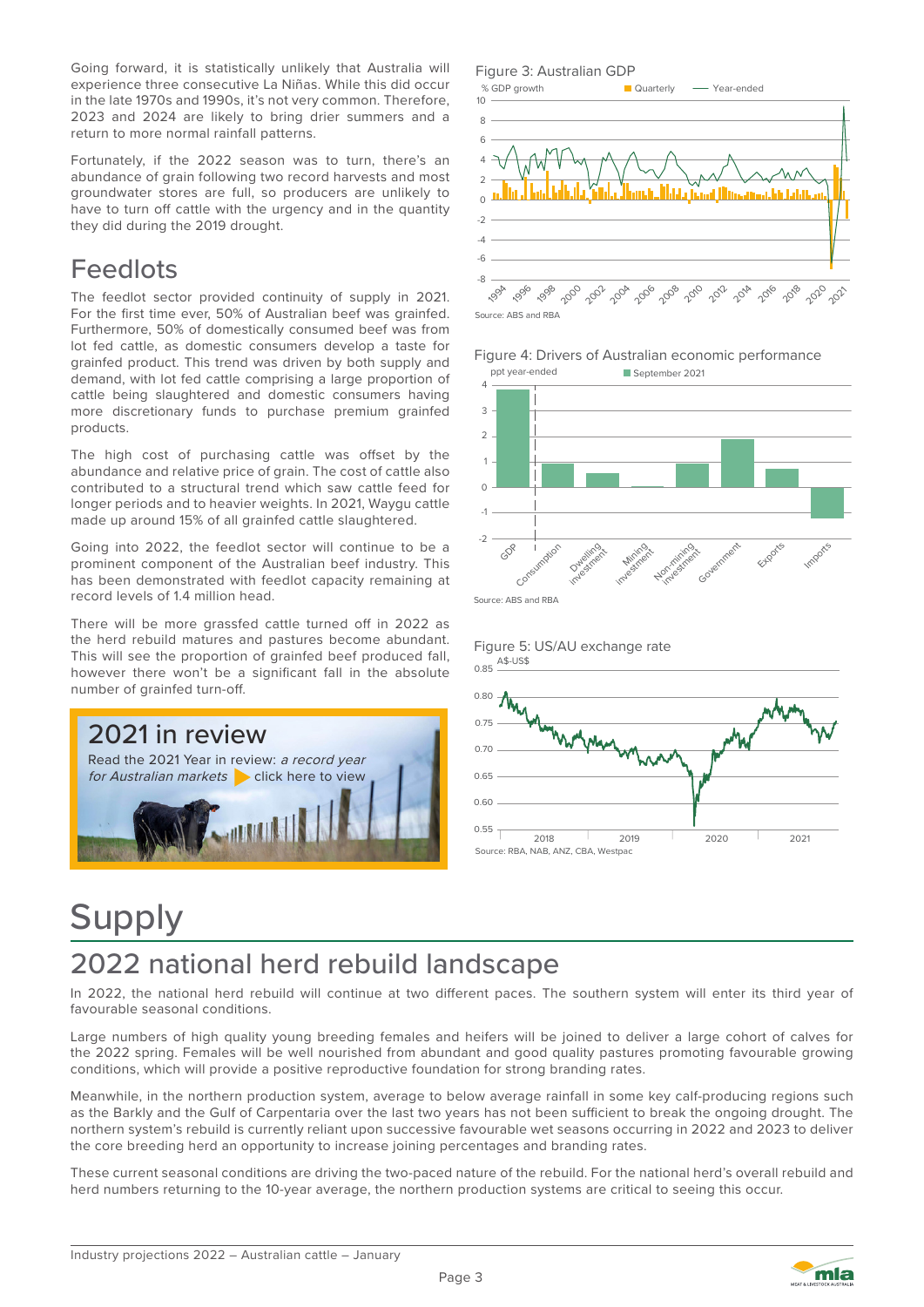### **Herd**

As southern cattle producers enter a third year of strong seasonal conditions and a regional herd rebuild continues in this production system, the national herd is expected to grow by 4% to reach 27.2 million head in 2022.

The herd is expected to grow by 7% by the end of 2024 to reach 28.2 million head – its highest level since 2014. Aboveaverage joining and branding percentages are driving this national increase as seasonal conditions see producers continue to rebuild herd numbers across vast areas of the nation's cattle regions. Although the age of the national breeding herd is expected to be young due to the turnoff of cows during the drought, favourable reproductive conditions for young females are expected to negate the challenge of joining first and second calving females.

Branding rates in the northern system will be below that of southern Australia, in part due to impact the drought has had on reproductive rates and the naturally lower percentages seen in Bos indicus cattle.

The southern production systems will drive the increase in the national herd in 2022 as the northern system continues to recover from drought and dry conditions, with the impact of the northern rebuild not expected to be felt until 2023.

### **Slaughter**

In 2022, the national slaughter numbers are expected to rise by 11% to reach 6.7 million head. As spring calves from 2020 and autumn calves from 2021 reach processor weights, supply is expected to increase and hit the market in the second half of 2022. A period of dry conditions without rain may see cattle turned off earlier than expected, and in larger numbers.

By 2024, slaughter volumes are forecast to be 31% higher than 2021 levels, reaching 7.85 million head. As the national herd rebuild matures and supply increases significantly – with more cattle being turned off – supply is expected to markedly improve from 2023 onwards. However, despite rising 31% in three years, at 7.85 million head, slaughter volumes will still remain below of the 10-year average.

Hopefully, COVID-19 related impacts on processor capacity will be minimised by the end of quarter one 2022. Prolonged impacts of COVID-19 on processing may see slaughter numbers revised in MLA's next Beef industry projections. As at January 2022, national cattle slaughter is 29% down on 2020 levels.

Throughout 2022, labour and international freight and logistics are likely to have a significant impact on cattle slaughter numbers and cattle supply.



### Carcase weights

Driven by large volumes of quality grazing pastures over the last two years, carcase weights are forecast to reach record levels in 2022 at 311kg/head. This would be a 9% increase on the 283kg/head levels which were recorded in 2019 at the height of the drought – an improvement of 28kg/head in the space of three years.

In 2024, carcase weights are forecast to remain at 311kg/head. The use of lot fed programs is leading to higher carcase weights. Current high prices for cattle are leading to heavier weights as producers have an economic incentive to add additional weight to their animals, especially when feed is abundant and cheap. If finished cattle prices ease, the recent carcase weight gains will stabilise.



Figure 7: National adult cattle slaughter million head 10







Figure 9: Cattle carcase weights and production



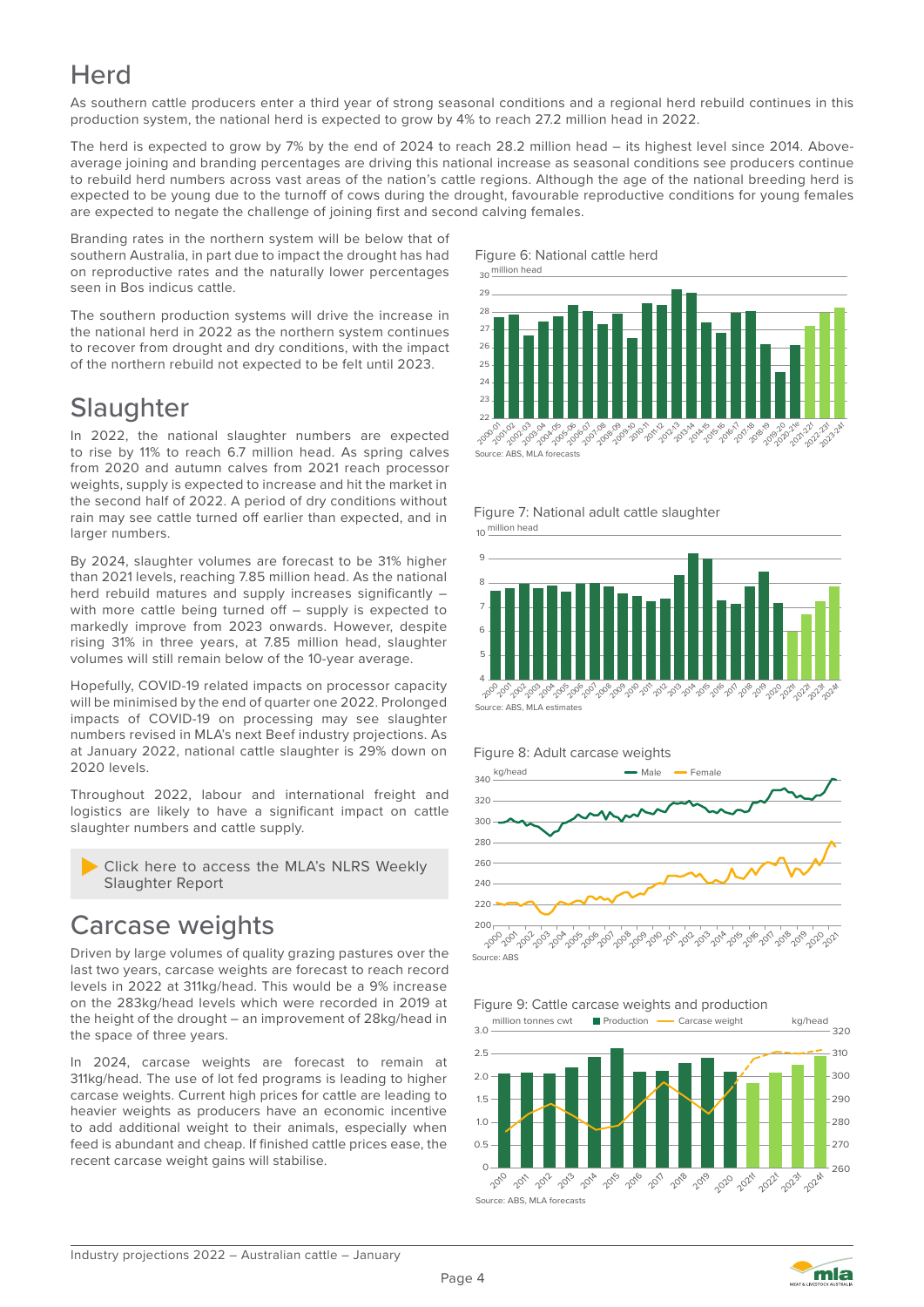### Production

As slaughter volumes continue to lift from its 2021 lows and carcase weights remain stable, production is expected to reach 2.08 million tonnes in 2022, a 12% increase on 2021 levels. By 2024, the rise in slaughter volumes and high carcase weights will see production reach 2.44 million tonnes, a 32% improvement on 2021 levels.

This increase in production provides a positive outlook for the export market, especially as it continues to recover from the pandemic and the demand for Australian beef remains strong.

The production of 2.44 million tonnes will be a new record, exceeding the current record set in 2019 when slaughter was high due to drought induced turn-offs.

### Live export

2021 was an extremely challenging year for Australia's live cattle export industry and many of the challenges are expected to continue throughout much of 2022. A total of 771,931 cattle were exported in 2021 – 26% less on 2020, but somewhat higher than the previous forecast following a stronger than expected December.

Tight supply and record high cattle prices in Australia have been the main factors behind reduced import demand for Australian live cattle in virtually all export markets during 2021. Pandemic-related challenges have also continued to weigh on affordability and demand and in places, some supply chain disruptions. The herd rebuild in southern areas of Australia has been at the expense of northern herds to some extent. Live exporters are expected to continue to face tough competition for cattle from restockers, including processors and lot feeders. Other factors such as a rising Australian dollar and oil prices have added to live export trade pressures.

On the positive side, exports to Indonesia have been remarkably resilient despite high prices, being driven by strong demand. Australia exported 406,781 head of feeder cattle to the market in 2021, down only 12% on 2021. The surge in December exports was largely driven by strong feeder demand in Indonesia. As Ramadan falls on 2 April and Eid al-Fitri on 2 May this year, importers needed to purchase feeders in December and January in preparation for the religious festival period. As the Islamic calendar shifts forward each year, the earlier timing has added further price pressure, with purchasing falling in a tighter supply period during the northern Australia wet season. Indications are that in 2022, Indonesia will import less Indian buffalo meat and Brazilian beef than in 2021, further encouraging imports of live Australian cattle.

Australian slaughter cattle exports to Vietnam have seen a dramatic fall of 48% in 2021 after a strong growth trend since 2014. Demand has been weak due to cattle oversupply and the impacts of COVID-19 on purchasing power and restrictions which have reduced dining out, particularly impacting what is usually a seasonal consumption peak around the Tết holiday. Australia has also faced new competition from a shipment of Brazilian cattle which entered Vietnam in late September 2021 at a notably lower price point. Australian exports to Vietnam in 2022 will depend to an extent on Brazilian imports and it remains unclear whether Vietnam will accept more shipments from Brazil in 2022. Brazil's supply is expected to be solid in 2022, having begun a liquidation phase during 2021. Total Brazilian live exports are forecast to increase at 2.4% in 2022 on 2021 *(Source: GIRA)*.

In India, Indian buffalo meat is expected to maintain competitive price pressure on locally slaughtered Australian live cattle, with India's herd, production and exports forecast to further expand in the next couple of years *(Source: GIRA)*.

Meanwhile, Chinese demand for Australian breeder cattle fell 20% in 2021 on 2020. This was largely the result of high Australian cattle prices, with China increasing its total cattle imports 32% year-on-year up to October 2021. China was sourcing higher numbers from Uruguay and New Zealand in 2021 *(Source: BTC)*.

In the Middle East, Australian cattle exports to Israel were significantly lower again in 2021 year-on-year, dropping by 34%. Europe (Portugal) and Sub-Saharan Africa (Ethiopia) continue to fill some of this gap, taking advantage of the lower prices, proximity and lower export regulation requirements. Developments in Israeli legislative preparations for a potential ban on all live animal imports have made significant progress in 2021, with an increasingly high likelihood of a phased ban being implemented.

Back home, seasonal conditions in the northern parts of Australia have been good with the La Niña weather pattern providing above-average rainfall in many areas, potentially leading to a longer wet season for 2021–22 that will bear fruit after 2023. If cattle prices begin to ease in the latter half of 2022 as supply improves, live export trade should begin to trend up again quickly to meet demand.

Click here to visit MLA's LiveLink interactive Dashboard for export statistics

### Demand

### Domestic market demand

Beef remains a primary protein source for Australians, but with continuing cattle pricing pressures impacting retail price, consumption has fallen. In the third quarter of 2021, beef price growth continued to outpace other major proteins. The quarter-on-quarter beef retail price increased by 11%, compared to only a 1% increase for lamb while chicken and pork prices dropped by 0.4%. Subsequently, quarter-on-quarter beef consumption reduced by 11%, compared to a 6% decline for lamb. Chicken and pork volumes grew by 9% and 23% respectively. However, the ongoing beef price increase offsets the decline in volume and continues to drive value growth.

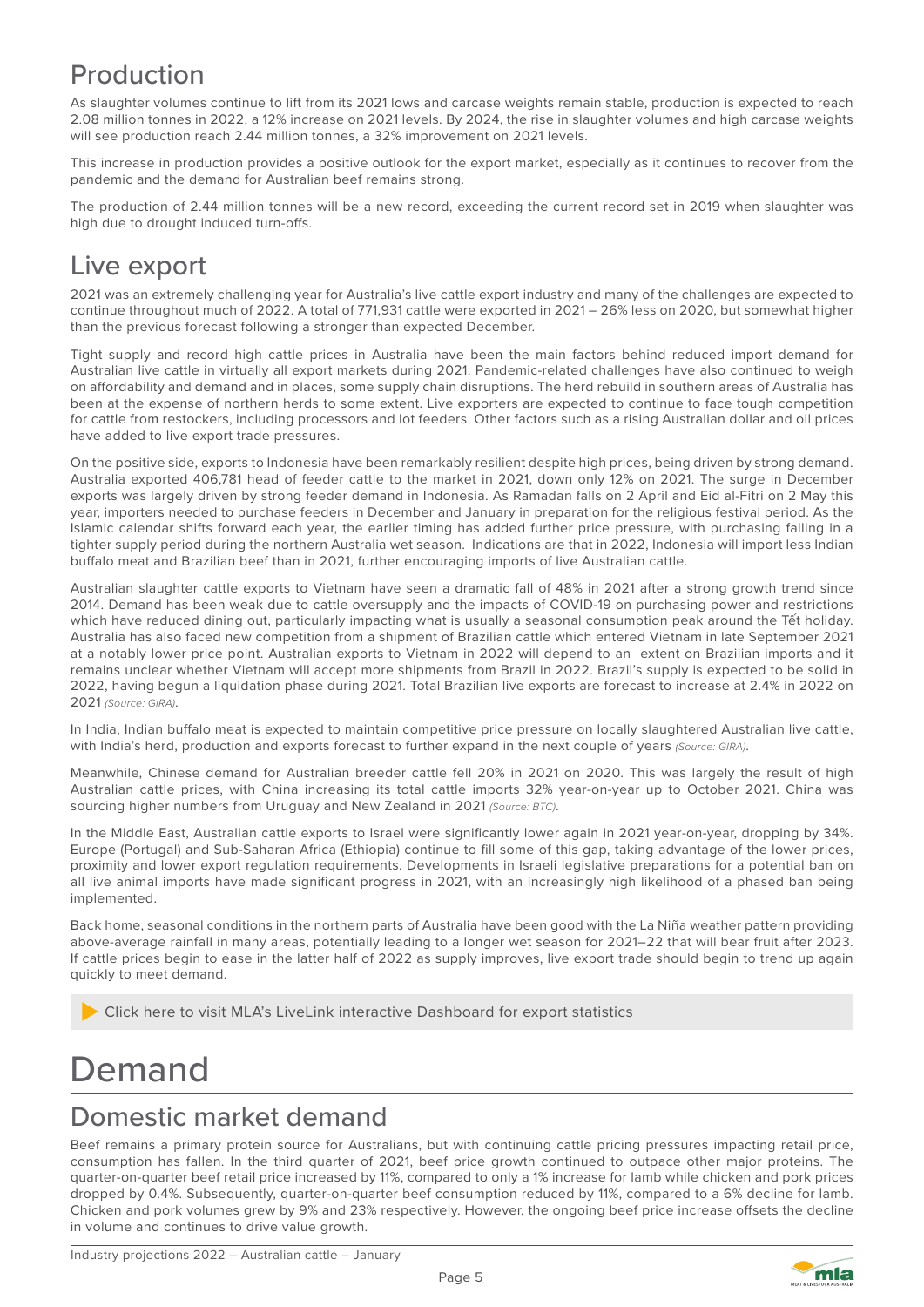The Delta and Omicron COVID-19 variants have dramatically disrupted the recovery of foodservice. Grocery stores benefited from the demand shift to retail that was previously met by foodservice companies.

Major supermarkets including Woolworths, Coles and Aldi are the cornerstone in the fresh meat market, holding 69.9% and 70.7% of total value and volume sales *(Source: Nielsen Homescan)*. The stable performance of major supermarkets is associated with households consolidating their purchasing behaviours, with -1.0 fewer trips recorded and an additional \$2 spent on each occasion in the third quarter of 2021.

The butcher sales channel has not fared as well, with beef sales value and volume down by 6.2% and 14.1% quarter-on-quarter *(Source: Nielsen Homescan)*. E-commerce has also bridged the gap of declining foot traffic in the retail market, but challenges such as labour shortages and last-minute delivery have greatly limited their margin growth.

ABS data indicates that Australians are spending about \$13 billion/month on food purchases. The data also indicates that Australians are still spending less on foodservice than they were in March 2019. With each lockdown, it appears the return to foodservice spending when the lockdown ends is getting less and less. Therefore, the increase in retail spending for food seems to be a structural trend that will continue post COVID-19. Each month, Australians are also spending nearly \$1 billion AUD on online food – another structural change in domestic spending habits that are expected to continue post-pandemic.

Future population increase, along with income and macroeconomic growth, will continue to support firm demand for beef in the long term. However, current market dynamics – with increases in beef prices or reduced consumer incomes as a result of the pandemic – are seeing some shifts in the beef products consumers buy and the sales channels they use. Beef mince, beef sausage, rump steak, pre-prepared and sirloin (porterhouse) steak are the top five fastest growing cuts for online retailers, while beef stirfry/diced/strip/casserole cuts, mince and rump steak are the most popular cuts in brick and mortar stores *(Source: Nielsen Homescan)*.

### International market summary

### The United Kingdom (UK)

The UK was Australia's very first beef export destination in 1879 and among our largest export markets until the UK joined the European Communities in 1973. The UK officially left the European Union on 31 January 2020 and the Australia-UK Free Trade Agreement (A-UK FTA) was signed on 17 December 2021. Once the A-UK FTA enters into force – likely later in 2022 – Australia will benefit from much-enhanced access to the market: in particular, a tarifffree volume of 35,000 tonnes of beef in year one increasing to 170,000 tonnes by year 15, beyond which no quotas or safeguards will apply.

The UK imports around 20% of the beef it needs, averaging an annual total of 260,000 tonnes shipped weight of boxed product over the past five years. Ireland is the dominant supplier, contributing around 75%.

The UK has been a small but high value export market for Australian beef, with the vast majority of product being chilled. A notable shift from grassfed to grainfed product has occurred over the past decade. The bulk of this product was utilised by the higher end of the foodservice sector, which continues to experience ongoing COVID-19 related impacts causing reduced domestic and tourist demand.

In 2021, tourist visitor numbers fell 81% compared to 2019 levels of 41 million *(Source: Fitch Solutions)*. In addition, structural changes to the grainfed beef quota in 2018 further reduced



Source: IHS Markit. Annual figures are for the 12 months ending October. Not including offal. Note: \*South America: Brazil, Uruguay, Chile, Paraguay

#### Figure 11: Australian beef exports to the UK



Australia's (and other global suppliers) tariff-free access to the European market and post-Brexit, the grainfed quota remains with the EU. Consequently, in 2021 Australia exported just 1,027 tonnes of beef to the UK – notably less than the prepandemic annual average of around 6,000 tonnes between 2015 and 2019.

Beef consumption, beef sales and restaurant spending growth in the UK are forecast to slow in the next few years *(Source: Fitch Solutions)*. Heightened concerns about the health and environmental impacts of red meat have gained prominence in recent years. Rising inflation, which was at a 10 year high at the end of 2021, plus ongoing elevated shipping and air freight costs are all expected to weigh on demand for premium beef in 2022.

On the other hand, beef production in the UK and the EU is forecast to be tight with a 2020-2025f CAGR of -1.0% and -0.7% respectively *(Source: GIRA)*. On the positive side, tourist visitors to the UK are currently forecast to recover fairly quickly to prepandemic levels some time during 2023 *(Source: Fitch Solutions)*.

Into the future, the Australian beef industry is looking forward to developing new long-term beef export opportunities in the UK market.

Page 6

Click here for MLA's UK snapshot to learn more about its beef market and the A-UK FTA market access conditions

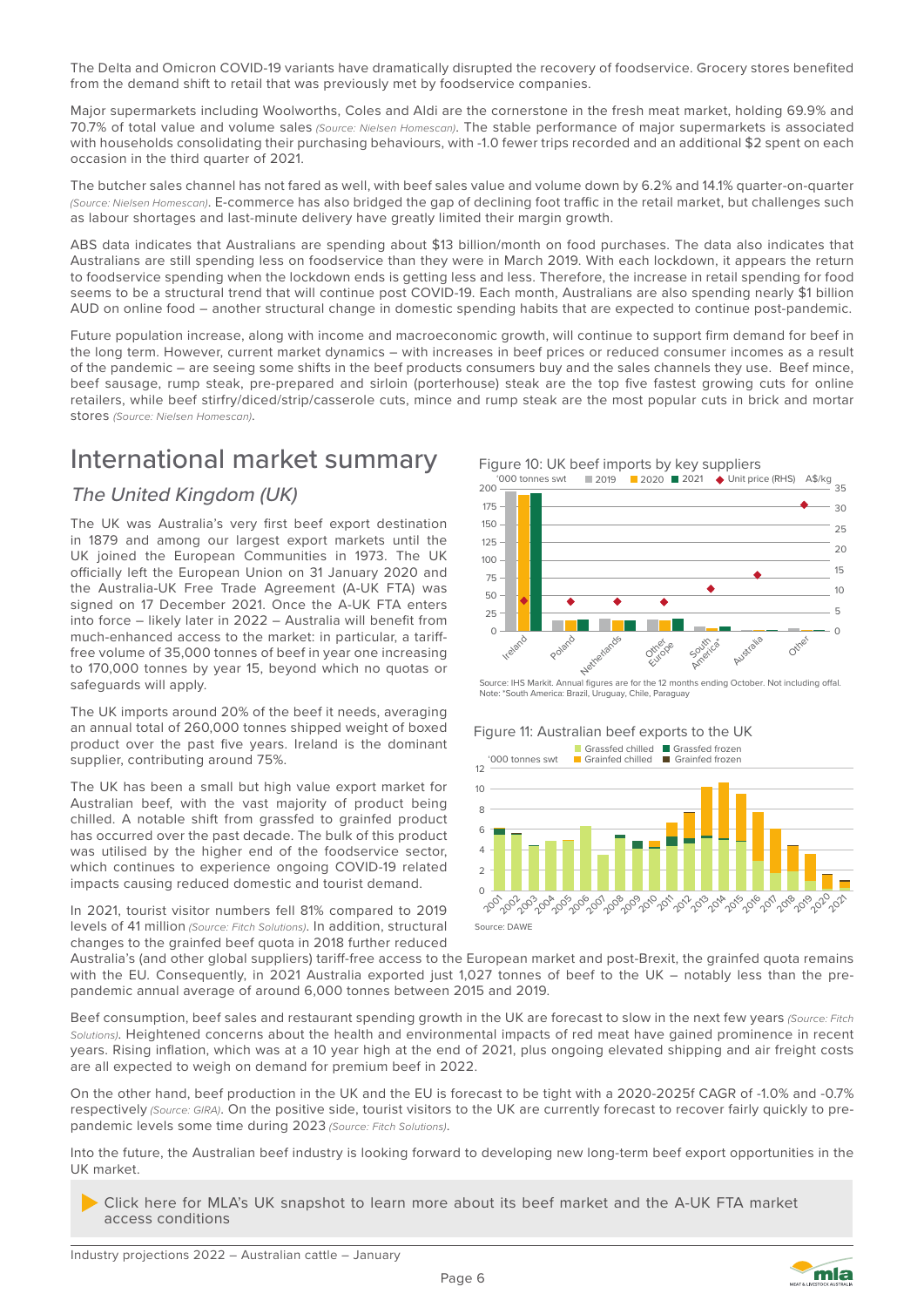#### China

Chinese beef imports are projected to grow by around 10% over 2022 to around 200,000 tonnes. Australian exports to China are forecast to increase around 3% over the year but most of the increase is likely to come from Brazil and Argentina, who are forecast to increase exports by 16% and 26% respectively. Despite this increase being marginal from an Australian perspective, the huge increase in export demand is likely to drive price increases globally.

An important variable in Chinese import demand over the next quarter is the impact of China's COVID-19 response. China is currently pursuing a 'COVID-Zero' response that has led to the lockdown of several cities. If the policy is expanded further, then Chinese New Year celebrations are likely to be either cancelled or muted.

In addition, port authorities have encouraged citizens in China to avoid buying products from overseas after health authorities in Beijing traced a COVID-19 case to an imported product. If sustained, COVID-19 policy settings in China are likely to dampen both retail consumption of beef and in-home purchasing of higher end produce, making clearing shipments out of ports difficult.

The Chinese economy is also performing at a subdued level compared to recent years. The recent Chinese economic growth figures indicated that quarterly growth in the country was 4%, well below the countries benchmark growth figure of 6%. The performance of the Chinese economy was also highlighted by the credit default by multiple Chinese property developers in recent months. If Chinese economic growth stalls in 2022, this may translate to reduced beef consumption in the country.

Click here to read MLA's latest Greater China Market snapshot

### The United States (US)

The US remains the dominant consumer economy, with the world's largest number of high income households and consistently high levels of consumer spending. As a nation with high levels of meat consumption and affinity for red meat already, the market is close to maturity. However, opportunities exist for Australian producers and exporters to take advantage of shifting consumer trends.

Interest in healthier, 'grass-finished' beef has gained momentum in the US, with the grassfed beef market projected to grow from \$11.6 billion in 2021 to \$17.9 billion in 2031<sup>1</sup>, presenting an opportunity for Australian producers in a premium section of the market.

In addition, American beef production is projected to fall by 2.8% over 2022, while the number of American processing plants certified to export into China has continued to rise – leading to sustained domestic price pressure that creates an opportunity for Australian exporters.

It's unlikely that the recent Canadian BSE case will have any impact on the Canada–USA cattle and beef trade. Of more concern is the increase in Brazilian beef exports to the USA.





In 2022, freight and shipping logistics will be a large factor in the amount of beef that Australia exports to the USA. The USA is facing logistical issues on the ground that are affecting the road transport of beef from the port to end consumers, including California's new truck emissions legislation that limits the ability of older non-compliant trucks entering California or the ports.

In the water, there are significant bottlenecks into ports on the west coast of the USA. Some estimates suggest there is a back log of close to 100 cargo ships docked off southern California trying to berth at either Los Angeles or Long Beach port. There are also indications that cargo boxes are waiting at the port for six days before being handled – creating issues for red meat imports which have expiration date and are perishable.

Click here to access MLA's latest North America market snapshot

#### South Korea

In contrast to other major markets in 2021, South Korean beef imports increased in volume and value, with a substantial increase in frozen, grainfed products. This reflects the value of Australia's diverse production base, as these products allowed sales to continue through the restocking phase and at a premium price.

Increasing supply constraints from the US will maintain the trend of increased grainfed exports, also tariffs on beef products fell to 16% at the start of 2022 in line with the Korea-Australia Free Trade Agreement. Given the stability of beef exports to beef exports through 2022, these positive indicators bode well for 2022.

Click here to access MLA's latest Korea market snapshot

1 https://www.futuremarketinsights.com/reports/grass-fed-beef-market





Industry projections 2022 – Australian cattle – January

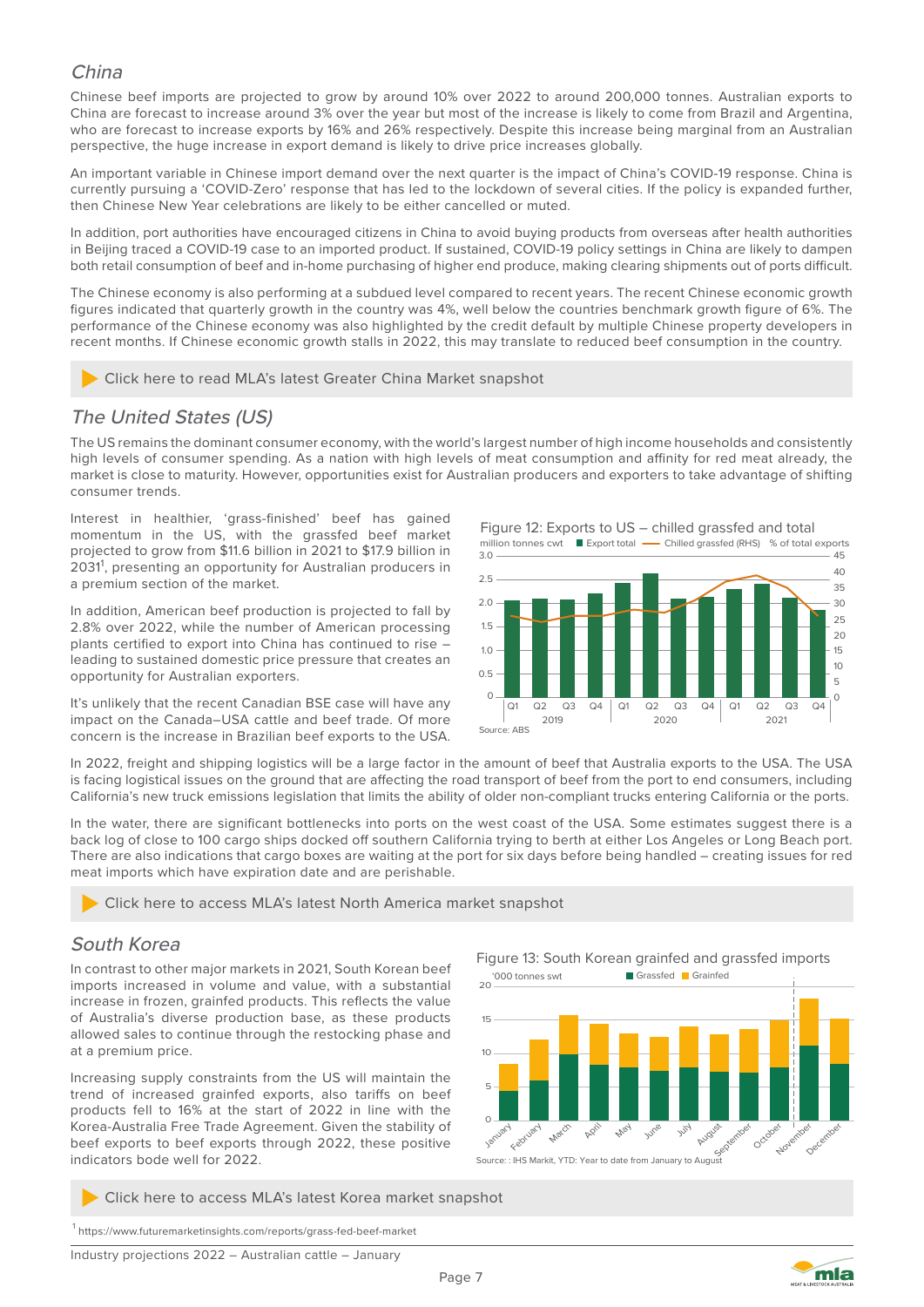#### Middle East and North Africa

As a large region that spans two continents, the Middle East and North Africa (MENA) region is a promising emerging market as the middle-class consumer base grows and beef products become available as a consistent part of consumers' protein intake.

Large increases in grainfed export volume to richer countries in the region accounted for much of the total increased trading volume throughout 2021, while there was a slight softening in exports to price-sensitive, developing nations.

As airlines restart flights in and out of Australia, air-freight capacity is likely to grow and air-freight prices are projected to drop substantially from their 2021 peaks, boosting export capacity in light of strict expiry date requirements in many MENA markets.

Projected increases in crude oil prices throughout the year will also underpin an increase in consumer spending in the Gulf region and with Ramadan beginning in April, there is likely to be an increase in consumption of higher-end beef products which Australia is well-positioned to capitalise on.

Click here to access MLA's latest MENA market snapshot

#### Indonesia

Indonesia's economy has bounced back to enjoy GDP growth of 3.7% in 2021, following a contraction of 2.1% in 2020. Even as the pandemic continues, current forecasts have GDP growth accelerating at 5.2% in 2022, recovering to pre-pandemic levels and stronger than the average for both developed markets (3.8%) and emerging markets (4.6%) *(Source: World Bank)*.

Indonesian import demand has proven remarkably resilient despite pandemic challenges and high cattle prices in Australia. In 2021, Australia exported 45,178 tonnes swt of boxed beef, only 5.4% below 2020 volumes. Tight supply had a somewhat bigger impact on demand for Australian live cattle, with a total of 409,040 head exported to Indonesia in 2021 – numbers that were 12% below 2020.

At 3.1kg per person in 2021, Indonesian per capita beef consumption is somewhat lower than some other countries in the region but is forecast to increase by 2.2% from 2022 to 2026, significantly faster than the regional average of 1.7%. While Indonesian government efforts to improve domestic beef production have achieved an average annual growth rate of 0.4% since 2017, increased imports will be required to keep pace with demand *(Source: Fitch Solutions)*.

In 2021, an estimated 39% of beef consumed in Indonesia is derived from imports of both boxed beef and live cattle. India is the largest beef supplier and forecast to increase its production volume 3.7% in 2022 on 2021, maintaining competitive pressure on Australian beef and cattle.

As Indonesia's second largest boxed beef supplier and dominant supplier of live cattle, Australia is well-placed to meet growing consumption and import demand in the nation. Australia is considered among the most wellregarded suppliers, fulfilling market requirements in terms of consistency, quality and food safety.

Australian red meat and cattle also enjoys preferential tariff advantages under AANZFTA and IA-CEPA. The forecast for Indonesia's beef sales value growth of CAGR 11.6% from 2022 to 2026 will be significantly stronger than consumption volume at CAGR 2.9%, indicating a trend towards premium meat in the market *(Source: Fitch Solutions)*. These all point to a positive medium- and long-term outlook for Australian exports.

Figure 14: Indonesian beef imports by supplier



Figure 15: Indonesian beef production and consumption '000 tonnes **- Beef production - Beef consumption** 



Click here for more detail on the Indonesian beef market in MLA's Indonesia snapshot.

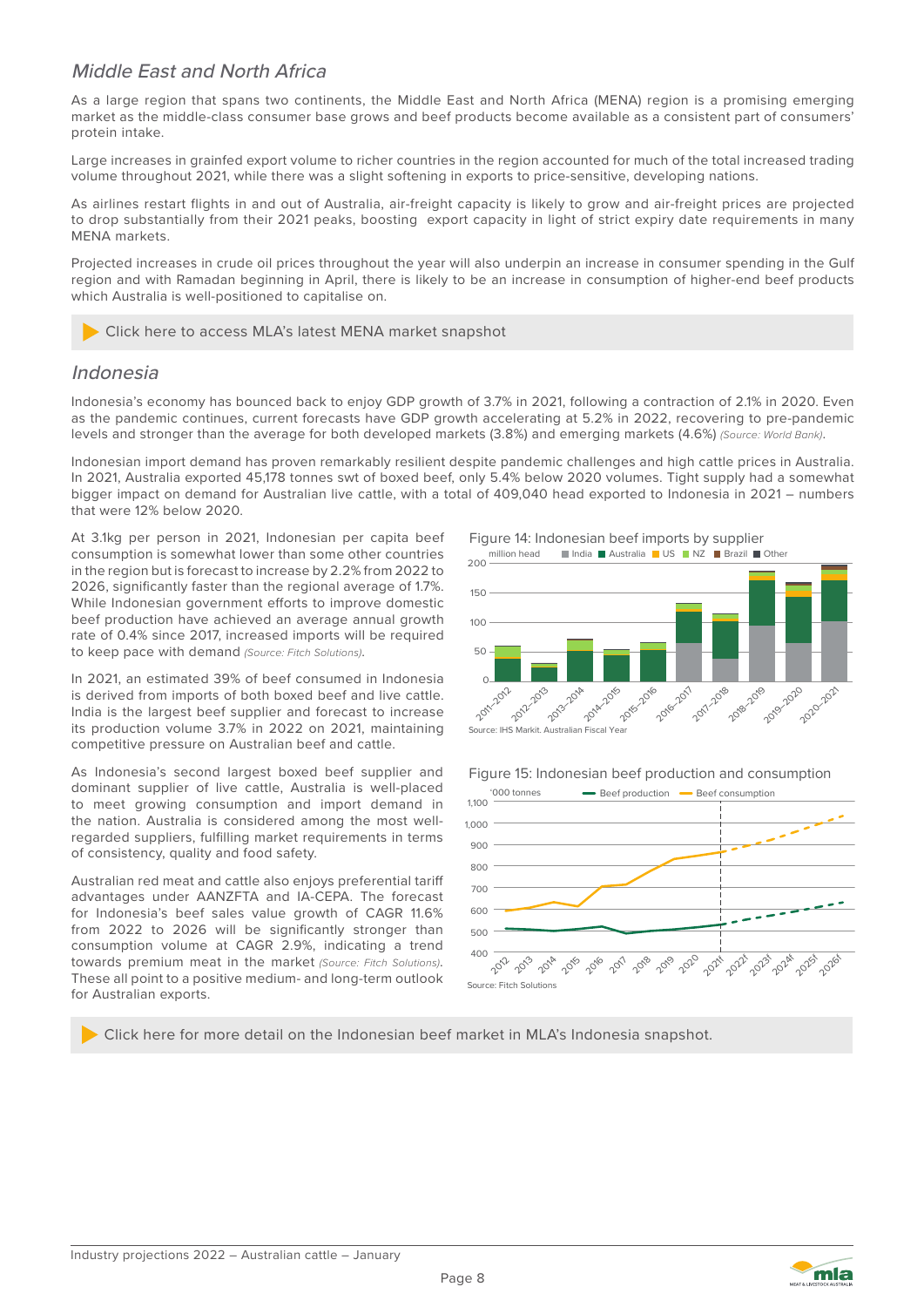### Labour shortages

In 2022, labour shortages are expected to be an area of significant concern for the red meat industry right across the entire supply chain. The shortages that industry will face will encompass everything from the farm gate and station hands, through to boning room staff in processing plants as well as truck drivers.

The impacts of a labour shortage on the processing sector are difficult to forecast or quantify. However, securing more staff through skilled and non-skilled visa programs will be critical to ensure and deliver consistent and reliable supply to both the domestic and international markets.

The government's new 482 TSS visa is a welcome development and should provide red meat businesses with access to a larger employee pool. However, it is imperative that migrants sign up to the program and to date, it's too early to assess whether it has been a success.

### Costs

The current labour market is putting pressure on wage costs for red meat businesses. The current shortage of workers means that agricultural businesses are competing heavily with the major and much larger construction and mining industries to secure staff.

### **Training**

Industry is also faced with training challenges in 2022. Investing in the training of processing plant employees is a costly and timely process. It takes at least eight months to one year to train new staff to the appropriate level in order to process higher volumes of cattle.

### Australian dollar

In 2022, the Australian dollar will be a key focus area for the countries beef exporters, with its potential appreciation placing downward pressure on margins and Australia's competitive advantage in key export markets. The possibility of a higher Australian dollar in the face of a challenging labour market and difficult freight and shipping logistics adds another layer of complexity to moving and delivering product to market.

Despite reassurances from the RBA that they will not lift interest rates until 2024 at the earliest, analysts and the banking sector are all tipping interest rates to rise by at least one basis point this year to soften any inflationary pressures. This rise would typically lead to an appreciation in the Australian dollar. However, if the interest rate rise in Australia is less than the interest rate movements in our key competitors, the Australian dollar may in fact fall, despite interest rates going up. The USA is expected to increase interest rates this year, appreciating the US dollar substantially.

### Inflation

Recent US inflation data indicated that inflation in the US had increased 6.8% in the last quarter of 2021. This was the highest jump in inflation in over 40 years. New Zealand also recorded high inflation in the September quarter of 2021. These international inflationary pressures are likely to see central banks around the globe increase their interest rates in 2022 to ease inflationary pressures. In 2021, Argentina stopped beef exports to help ease inflationary pressures on domestic food prices – but we are unlikely to see this used in other countries in 2022 to combat inflation.

Australia's inflation data from December showed that inflation was up 3.5% for the year, slightly above the government's benchmark. If inflation continues in 2022, then the RBA is likely to increase interest rates, despite its continual assurances otherwise.

Domestically the retail price of beef rose 10.9% in 2021 (to September), well above the inflation of food more generally which rose 1.9%. The price of fruit and vegetables fell by 9% in 2021 due to improved seasonal growing conditions. This drop in other grocery prices has exacerbated the price rise in beef.

The inflation pressures affect the cost of key inputs for the entire beef supply chain. Processors will have to pay more for PPE and equipment, while producers will have to pay more capital such as fencing and infrastructure and supplements. Someone along the supply chain, from the producer to the consumer, will need to absorb some of the additional costs.

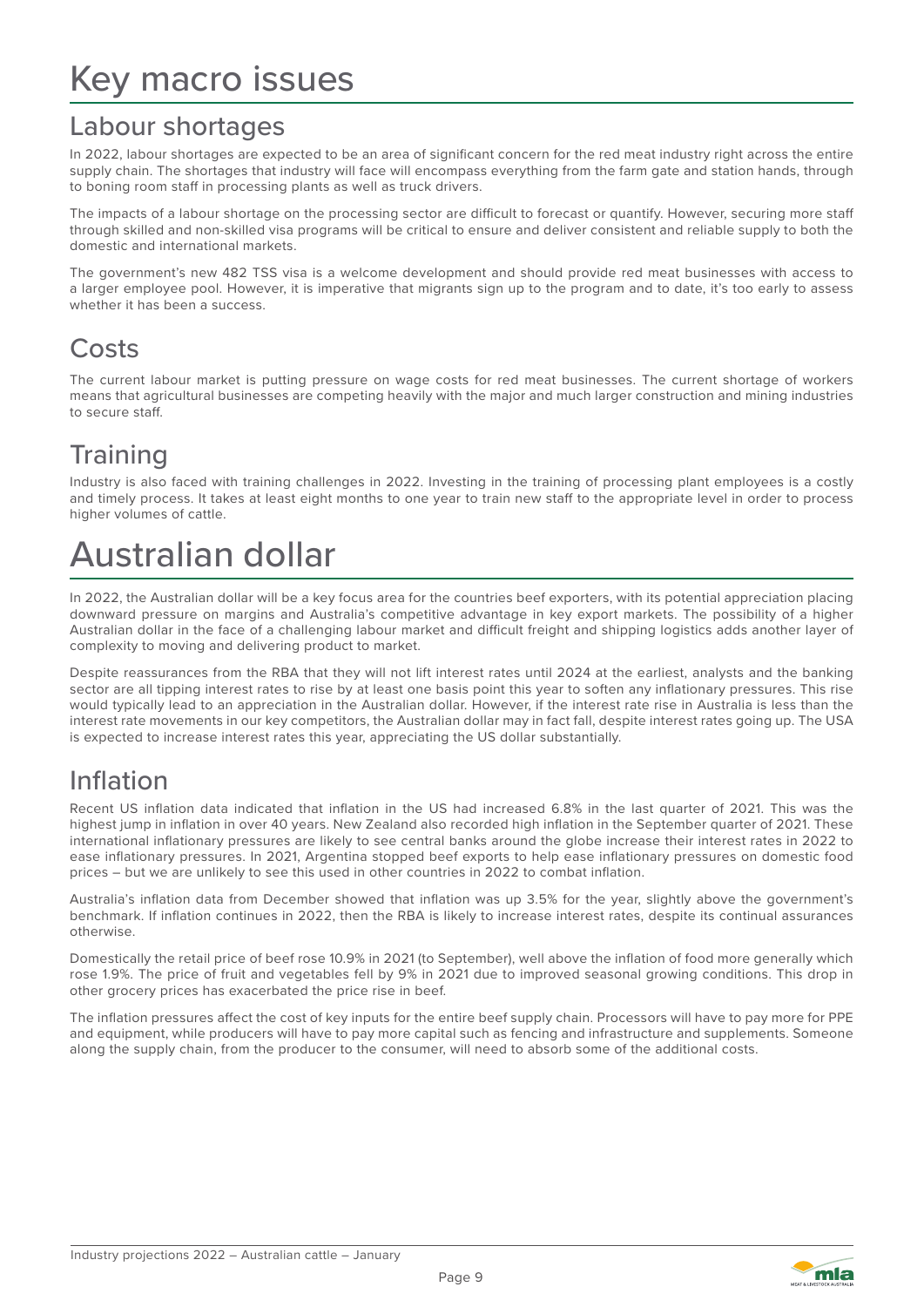Supply chains and logistics are the biggest hurdle for the beef industry in 2022 and 2023. The issue covers both the difficulty in getting product to the desired market and the cost of freight.

Ongoing disruption, initially stemming from COVID-19, has seen continued delays and large price increases in shipping routes globally. Shipping costs worldwide have increased by 434% in 20212, with many ships initially earmarked for smaller routes redirected to larger ones, while shipping companies rapidly raise prices and change schedules to meet market conditions.

Locally, this has been felt through higher prices, greater uncertainty and delivery delays. Compounding the situation, between 2018–19 and 2020–21 there was a 39% increase in average on-berth hours at Australian ports and a 46% increase in average idle hours. This has led to delays in shipping and increases in costs, both from the shipping companies themselves and road freight companies.

The USA to China shipping route has become the dominant shipping route over the last two years. As ships prioritise this route, it's difficult to secure ships and alternative routes.

### **Background**

Difficulties in the shipping industry began in early 2020, during the initial spread of COVID-19. Several ports were shut down in China, while consumer spending spiked across wealthy countries due to stimulus policies and reduced service spending. This spike increased demand for Chinese produced goods, while Chinese ports were shutting down.

Subsequently, shipping companies began increasing prices, redirecting ships away from smaller routes and emphasising speed to meet demand. This gradually created an accumulation of shipping containers in western ports, as ships would be directed to leave port without carrying empty containers in the event of a delay. As a result, port productivity was impacted, slowing the rate of movement.

This revealed issues in the shipping industry that had been masked over the past decade. After the 2008 global recession, the largest eight shipping companies consolidated into three alliances to improve productivity and much larger ships were commissioned to improve efficiency. These two changes negatively impacted the viability of smaller shipping routes and decreased the amount of choice exporters had.

The process of building a new container ship takes several years. While anecdotal evidence suggests ship orders have increased to address the current global shipping and logistic issues, these new boats will not be on the water until 2023 or 2024.

### Australia

Beyond this, there are unique difficulties facing Australian exporters unrelated to wider disruption. Productivity challenges, high docking times and discord between port owners and workers in major Australian ports has impacted costs and reduced the attractiveness of Australian shipping lines to shipping companies. This is particularly so for larger shipping vessels, where margins per shipping unit are usually lower and extra costs are especially problematic.

Additionally, it's difficult to secure empty refrigerated containers into Australia, a key requirement for sending meat overseas. Shipping companies are not shipping 'empties' into Australia as it is more economical to send full containers to Australia. Therefore, the Australian beef industry is struggling to access enough empty refrigerated containers to fill.

### Overall impact

These freight developments have had two main effects: the price of shipping has increased dramatically and certainty around scheduling has collapsed.

The spot contract price of shipping from Sydney to Shanghai has increased by approximately \$4,000 per standard shipping unit between January 2020 and January 20213, adding roughly \$140 to the cost per tonne of frozen exports. The price of insurance has increased as uncertainty around arrival and departure times can negatively affect product value, and the potential for delays adds the risk of contract failure, triggering fines that can further increase costs.

The relative focus on the busiest sea lanes over smaller ports has put producers near smaller ports at a particular disadvantage. Low frequency limits their flexibility and impedes ability to ship refrigerated goods.

### Impact on chilled exports

The shipping delays and shipment frequency reduction have been especially difficult for exporters who export chilled produce. In addition to the widespread delays, cost increases and uncertainty faced by exporters generally, delays can substantially cut the value of produce and impact relationships with buyers.

This uncertainty has driven up insurance costs for exporters and has made airfreight more attractive for high grade products. However, Australian air-freight capacity fell by 91% in 2020 due to travel restrictions put in place over the course of the pandemic, which has contributed to a 170% price increase on major routes since November 2019.

 $2$  Global container freight rate index from July 2019 to December 2021

<sup>3</sup> Shanghai Containerized Freight Index

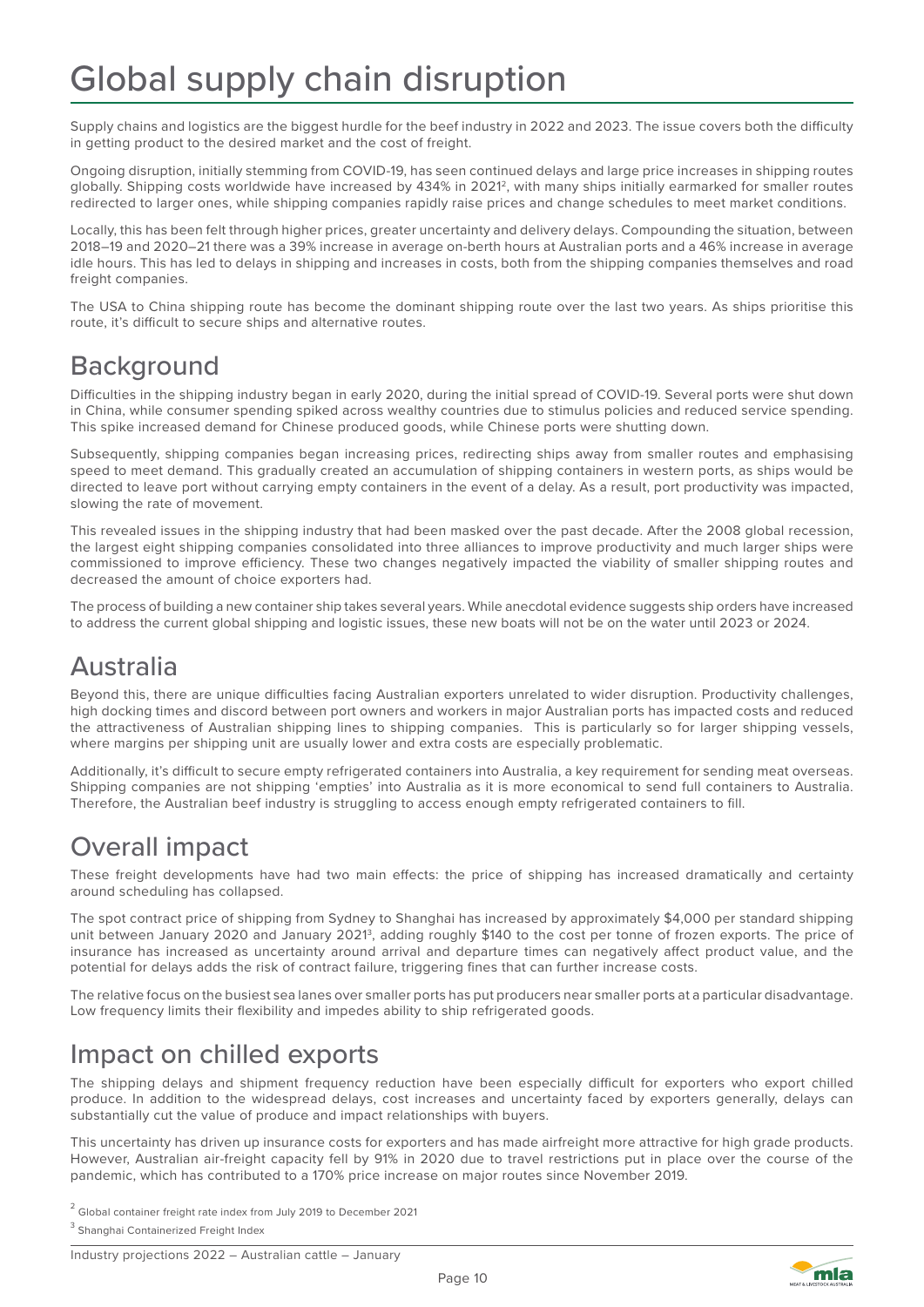### Medium-term prospects

While capacity is currently beneath that needed to meet exporter demand globally, it is anticipated that large vessels initially commissioned in 2020 will begin coming online in late 2022 and 2023.

At the same time, the number of vessels at anchor or drifting around the Port of Los Angeles has declined from 89 to 67 between November and December 2021, suggesting the supply backlog is slowly resolving.

In the US the Ocean Shipping Reform Act of 2021 passed the US House of Representatives in December 2021 and is expected to become law in 2022. This act will modernise regulation of ports and remove some of the structural inefficiencies in port operation that have become apparent since the onset of the pandemic, recognising the shift in conditions over the past 20 years. Given the large percentage of global trade that passes through the US, any easing of congestion there will have substantial effects globally.

In Australia, there are a number of infrastructure improvements due to be completed over the next two years in major ports, while four of Australia's five port operators have entered into enterprise agreements in the last year, substantially mitigating the risk of increased industrial action.

### **Price**

### **Overview**

2022 cattle prices began in an interesting manner, with the Eastern Young Cattle Indicator (EYCI) opening at 1,157¢ before bouncing around to close its second week of trading 18¢/kg cwt softer than where the price finished the 2021 season.

Since then, the indicator has risen 40c or 3.4%, to begin its third week of trading on a new record of 1,191¢/kg cwt, on the back of widespread rainfall seen across two thirds of Australia with the dissipation of Cyclone Tiffany. The average price for young cattle in Roma and Casino was also high, exceeding 1,300¢/kg cwt in mid-January. In nearly identical terms to the 2021 opening, the EYCI rose 30¢ on 19 January 2022, similarly to 2021 where the price rose 23.25¢/kg cwt.



In the west in recent weeks, the Western Young Cattle Indicator (WYCI) has softened in its second week of trading for 2022 to hit 1,060¢/kg cwt – its lowest price point since the middle of October 2021. The indicator then recovered strongly to finish the week 20¢ softer than where it started at 1,109¢/kg cwt.

### **Supply**

After a softer start to the 2022 saleyard selling season in the first week, numbers have rebounded strongly across numerous yards to be only 946 head below 2021 weekly yarding volumes for the corresponding week.

In 2021, national cattle yardings were down 11% or 229,000 head overall in line with the tightened supply as the national herd rebuild in the southern states continued to mature. Victoria's cattle yardings softened the most, falling by 29% or 101,000 head year-on-year. In the key cattle state of Queensland, yardings were softer by 6% or 51,000 head in 2021. NSW's yardings were 9% softer in 2021, falling by 57,000 head to demonstrate the significant rebuilding attitudes NSW and Victorian producers took, tightening supply as excellent seasonal conditions continued. Interestingly, Western Australia's yarding volumes were stronger by 5% or 29,000 head, demonstrating the producer intent to capitalise on an improving market as strong autumn and winter rainfall was recorded in the state.

Figure 17: National yardings 2021 compared to 2019 and 2020  $.2019$ '000 head yarded - 2019 - 2020 2021



### Buyers and demand

The hallmark of 2021 – a record breaking year for the cattle sector – was the continued competition for similar cattle from restockers and lot feeder buyers. This trend has continued in the early selling weeks of 2022, as restockers are pay premiums over the processor and lot feeding buyers. The restocker premiums are currently averaging 218¢ or 17% above feeders prices and 259¢/kg cwt and 19% higher than what processors are paying. Restockers are purchasing the majority of the EYCI yardings at present, accounting for 49% of the 13,239 yarded, whilst lot fed volumes have softened, accounting for 44%.